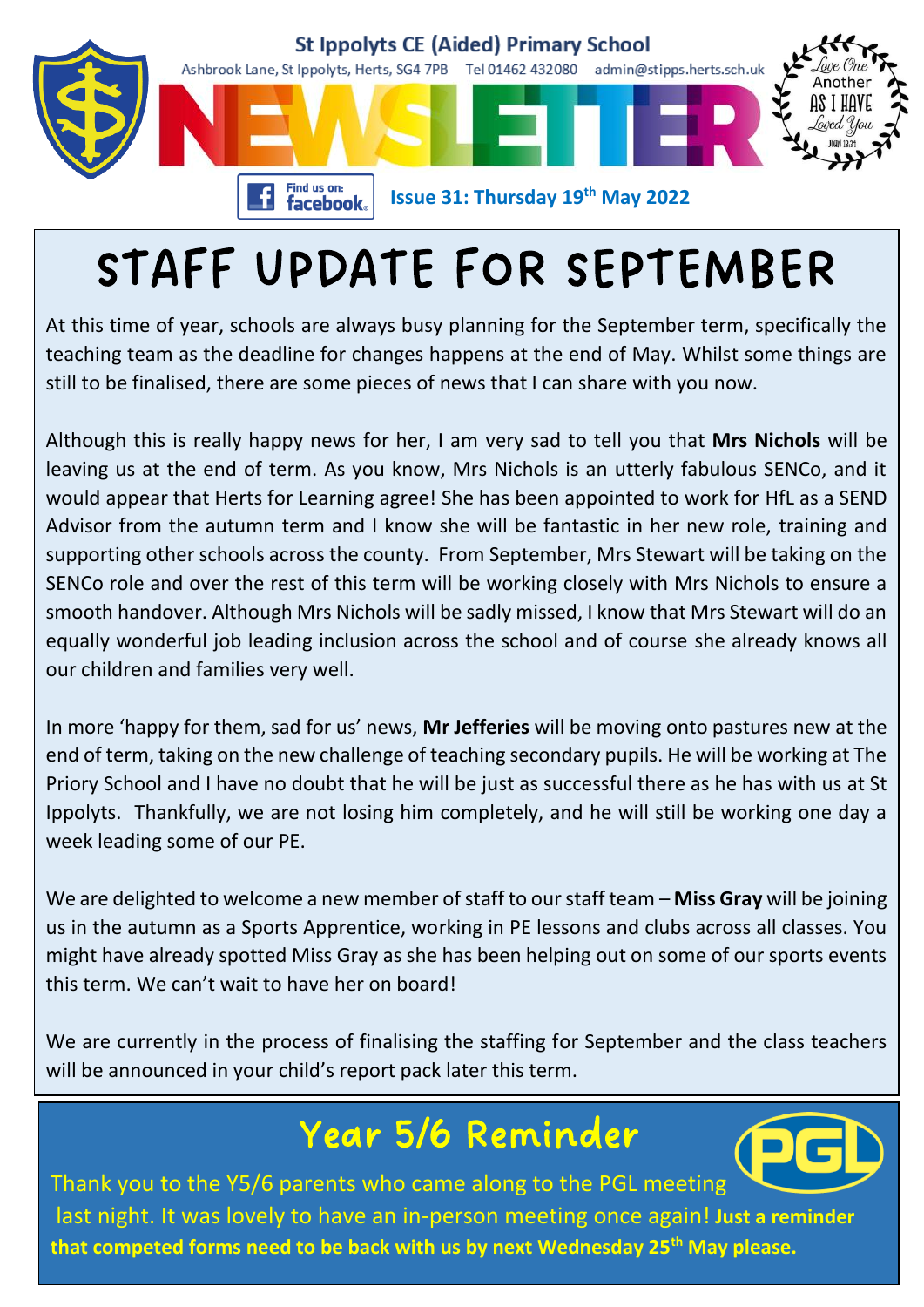**THINK BEFORE PARK YOU COULD ENDANGER A CHILD'S LIFE** 

# PARKING…AGAIN

**It saddens me greatly that despite all the reminders and appeals in newsletters, a select few parents continue to make unsafe parking choices, specifically at the top of the driveway. Not only is this putting lives at risk, but it is does not fit with our school values of showing care and respect for each other.** 

**When you choose this school, you do so in the knowledge that it is an old Victorian building in a rural setting with no parking facilities. If being able to park close to a school building is an important priority for you, you may need to consider whether a rural village school is the right choice for your family. Thankfully most parents utilise the plentiful parking on the hill and walk the short distance up to the school; I am so grateful to these parents – thank you.**

**It is also disappointing to hear that recently there has been some aggravation between parents over parking which has included swearing and aggressive exchanges in the presence of children. We would not accept or tolerate this behaviour from our pupils, and the same goes for adults.** 

**Please be aware that instances of aggressive behaviour between parents may result in a formal warning letter being issued and ultimately could lead to those parents being banned from the school site.** 

**I urge you all once again to make safe, respectful parking choices to protect all members of our school community, and to model to your children that the rules apply to everyone. Thank you.**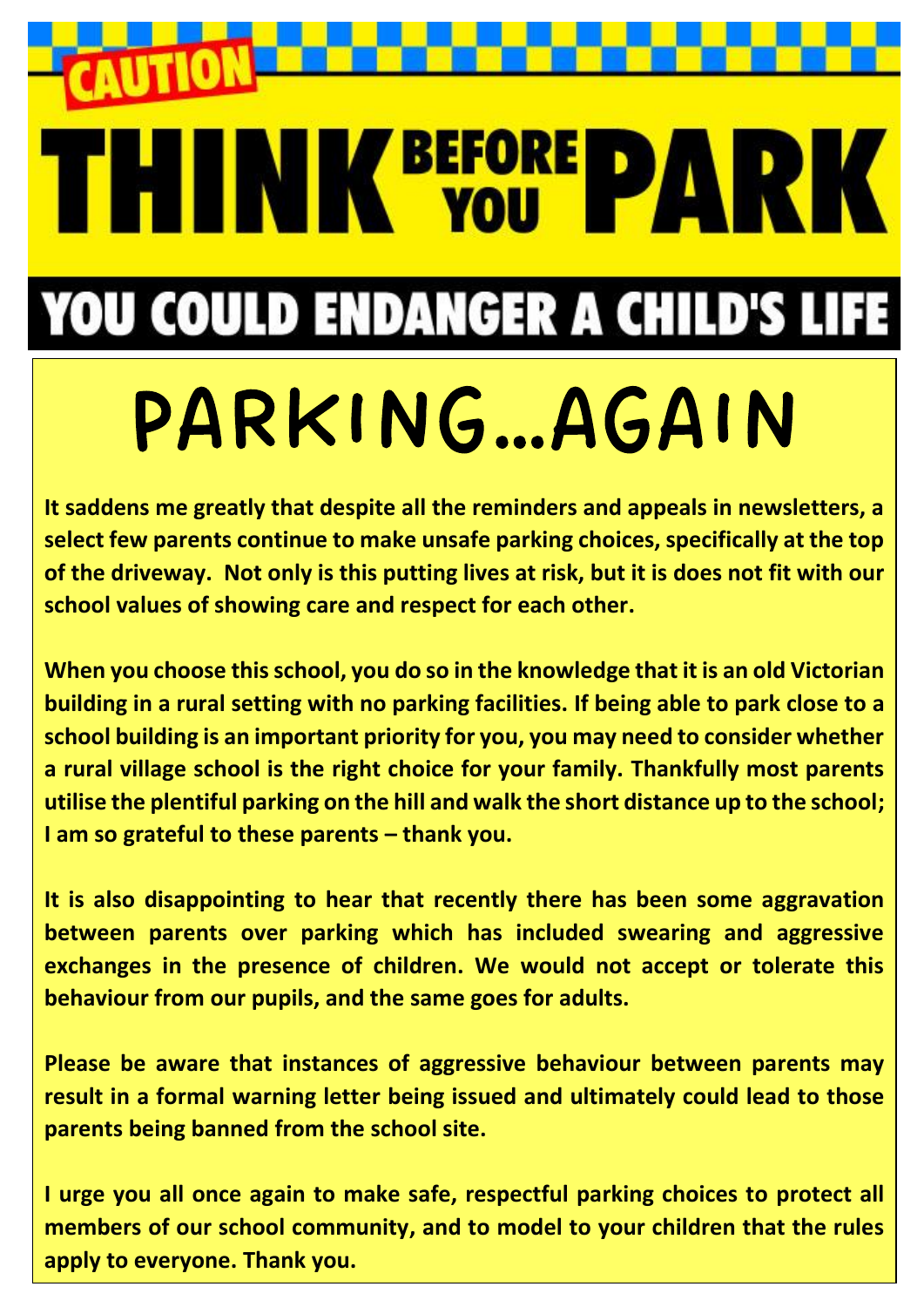## Class 2 Assembly TOMORROW 9.15am

Class 2 parents are warmly invited to come and watch the Class 2 assembly tomorrow. The assembly will start at 9.15am and you can have two seats per child.

If you have babies or pre-schoolers they are welcome to attend, all we ask is that you take them out if they are unsettled or making noise. **Please also note that we do not permit photographs or videos at class assemblies.**

## SPORTS DAY 2022!

### Please look out for the programme coming home today

This year's Sports Day is scheduled to take place on **Tuesday 24th May at 12.30pm** (weather permitting). In the event of Sports Day being rained off we have a reserve date booked in for Thursday 26<sup>th</sup> May.

A big thank you to Mr Jefferies for organising Sports Day and we are also delighted to have some of our ex-pupils from The Priory coming back to help on the day. We can't wait!

Children are asked to wear a plain coloured T shirt in their house colour along with their usual PE shorts, sun hat/cap & well-fitting trainers/plimsolls. They will also need a bottle of water.

Seacole-Red, Faraday-Yellow, Bronte-Blue, Morris-Green

 $k$   $\mathcal{H}'$ 

Class and team photos

A reminder that the school photographer will be in school on Monday 23rd May.

## A reminder about dogs

Please be reminded that **dogs should not be brought into the school grounds,** even if held in your arms. **The exception to this is official assistance dogs, who should not be approached or fussed when wearing their working jacket. Please could you explain to your child about not approaching working assistance dogs. Many thanks for your cooperation.**

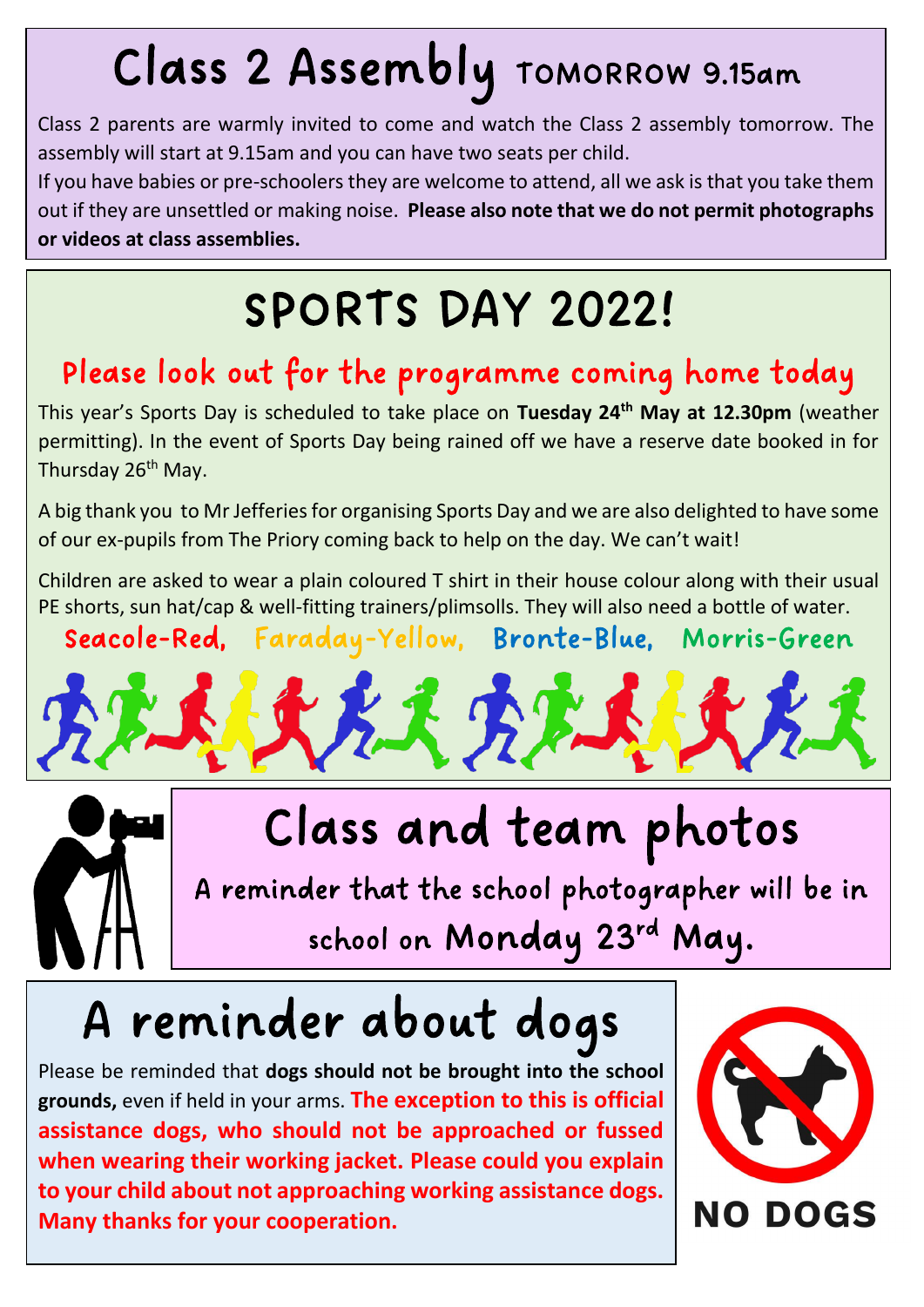# Arbor

Most parents have signed up to the Arbor App/Parent Portal, which is amazing, and we thank vou for getting on board.

It is important that you create an account, as without access to Arbor you will not be able to pay for school dinners or give consent and pay for upcoming school trips. We are hoping to move all our current paying/consent/bookings on school gateway over to Arbor in the next few weeks, so please ensure you don't miss out by not creating an account. Thank you

# **UPCOMING EVENTS** 2 Schor

## Wednesday 25th May 2022

Leave your bags on the village green by 9am

#### We accept the following 'good quality' items for RE-USE:

.Men's, Ladies' and Children's clothing

- •Paired shoes (tied together or elastic band around)
- **•Handbags**
- Hats
- •Bags
- •Scarves and ties
- ·Jewellery
- *•Lingerie*
- *•Socks*
- •Belts
- •Soft toys
- •Household linen
- **.** Household curtains
- •Household towels
- •Household bedding (bed sheets, pillow cases and duvet covers)

#### www.bag2school.com

#### We DO NOT accept:

- .Duvets and blankets
- . Pillows and cushions
- .Carpets, rugs and mats (including bath, shower and toilet mats)
- \*Soiled, painted, ripped or wet clothing
- .School uniforms with and without logo
- •Corporate clothing and workwear
- •Textile off cuts, yarns or threaded material



## Jubilee Street Party - next week A reminder that children are invited to come

wearing red, white and blue clothing for the street party next Friday.